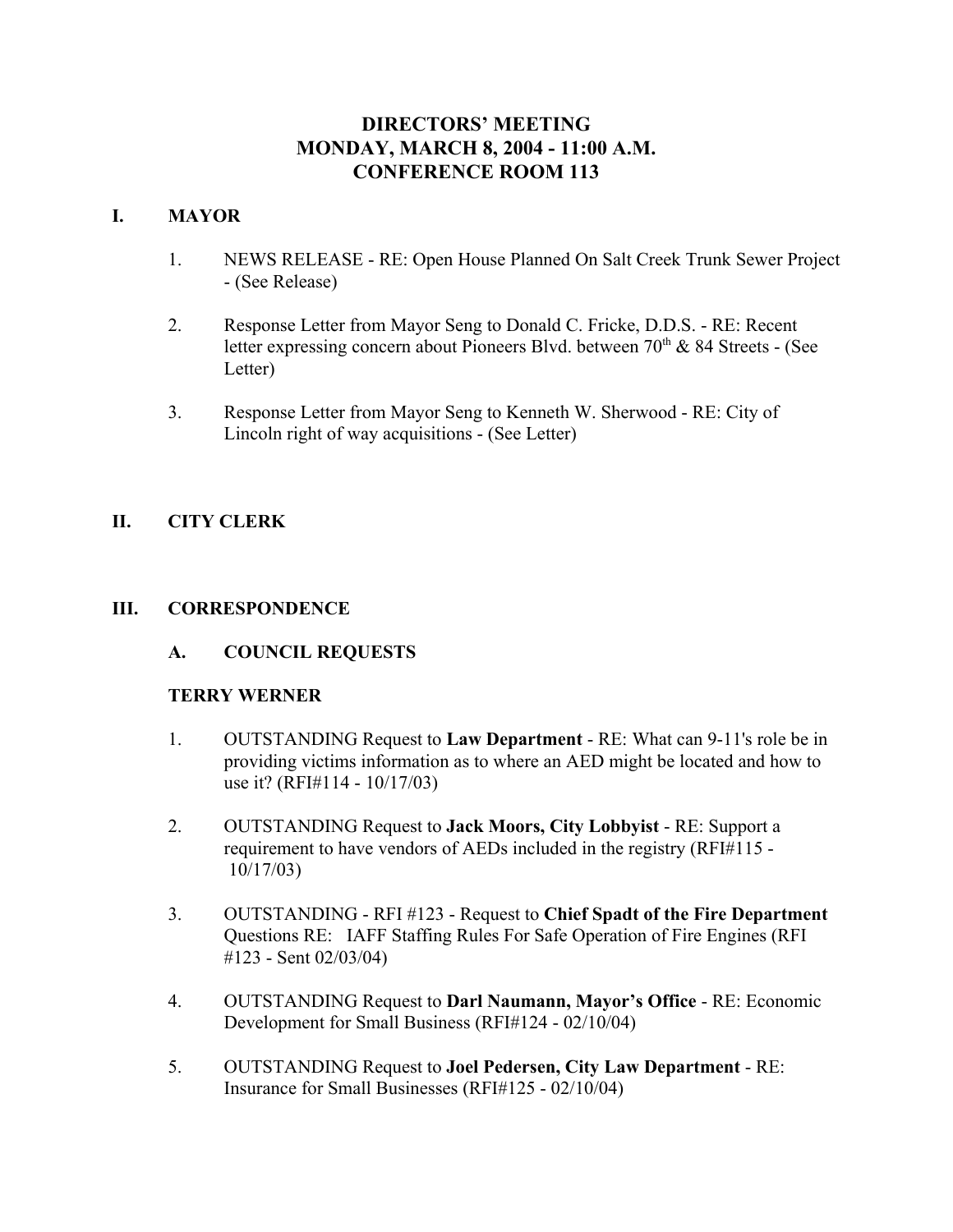#### **ANNETTE McROY**

1. OUTSTANDING Request to **Roger Tederman, Public Works & Utilities Department** - RE: The water problem they have in the drive on 25<sup>th</sup> Street entering the Tam O'Shanter (RFI#146 - 2/18/04)

## **B. DIRECTORS AND DEPARTMENT HEADS**

#### **LIBRARY**

- 1. DIRECTOR'S REPORT Lincoln City Libraries Circulation/Use Statistics Monthly Categorical Report - Fund Balances - January 2004.
- 2. NEWS RELEASE RE: Be Sharp! Come To The Library! Off-School Week events! - March 22-26. - (See Release)

## **PLANNING**

- 1. Annexation by Ordinance Ordinance No. 18291 Effective: February 10, 2004 186.63 Acres.
- 2. Memorandum from Ray Hill RE: Group Homes and Development Between  $9<sup>th</sup>$  &  $10^{th}$  & North of Van Dorn
- 3. Memorandum from Marvin Krout RE: Convenience Store Information on Liquor Licenses

#### **PUBLIC WORKS & UTILITIES DEPARTMENT**

1. Response Letter from Scott A. Opfer to Taylor Lander - RE: Your concerns for traffic safety at the intersection of  $66<sup>th</sup>$  & Vine Street. - (See Letter)

## **C. MISCELLANEOUS**

- 1. E-Mail from Joseph W. Cherner RE: Snellville (GA) Votes 6-0 for Smoke-free Workplace Law - (See E-Mail)
- 2. Letter from Danny E. Walker RE: In response to the LJS Editorial opinion (2/25/04) on the so called proposed "living wage" ordinance and the local view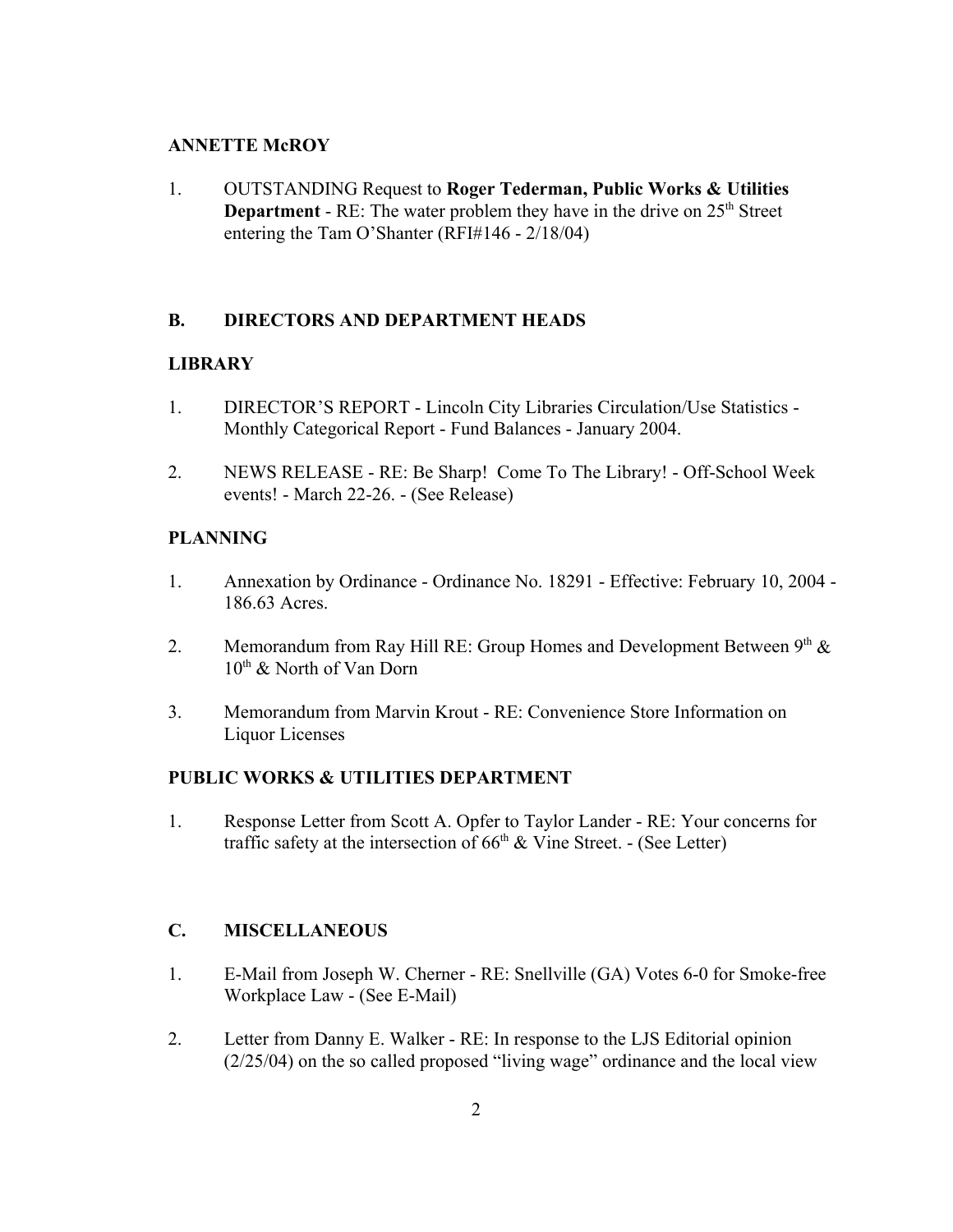opinion (LJS 2/23/04) of Jim Fram, President, Lincoln Chamber of Commerce which also referred to the proposed "living wage" ordinance - (Council received their copies of this letter on 3/01/04)(Copy of this Letter on file in the City Council Office)

- 3. Letter from Bill Newstrom, 2004 President, REALTORS Association of Lincoln RE: Opposition to the Living Wage Ordinance - (Council received their copies of this letter on 3/01/04)(Copy of this Letter on file in the City Council Office)
- 4. Letter from Barry R. Rubin, Executive Director, Nebraska Democrats RE: Lincoln "Living Wage" Ordinance Statement - (Council received their copies of this letter on 3/01/04)(Copy of this Letter on file in the City Council Office)
- 5. E-Mail from Lincoln Resident RE: The stop light system is the worst in the country - (See E-Mail)
- 6. E-Mail from Kelly Helm Smith RE: In support of living wage ordinance (See E-Mail)
- 7. 4 -E-Mail's from Joseph W. Cherner RE: Breckenridge and Frisco (CO) Pass Smoke-free Workplace Laws; New York City to Celebrate Smoke-free Anniversary; and Alabama Editorial: Smoke-free Workplace Law is Best Choice-Workers should not be exposed to a cancer-causing substance; Gaithersburg MD - Votes 3-2 for Smokefree Workplace Law - (See E-Mail's)
- 8. E-Mail from Jim Blosser RE: The Living Wage Ordinance (See E-Mail)
- 9. E-Mail from Scott Fitzgerald, President, General Excavating RE: Living Wages - (See E-Mail)
- 10. Letter from Irina Garakian RE: Living Wage Ordinance (See Letter)
- 11. E-Mail from Rob Poggenpohl RE: Alcohol sales and zoning (See E-Mail)
- 12. E-Mail from Melissa Landis RE: In Support-Change of Zone #04003 (See E-Mail)
- 13. Letter from Jon Enevoldsen, Captain, Engine 9-B. (See Letter)
- 14. Letter from John M. O'Brien to Don Taute, Personnel Director RE: Considering filing a grievance concerning Mike Weston, StarTran's Operation Supervisor - (See Letter)
- 15. E-Mail from Nan Welsh RE: T's Stop & Shop Special Permit (See E-Mail)